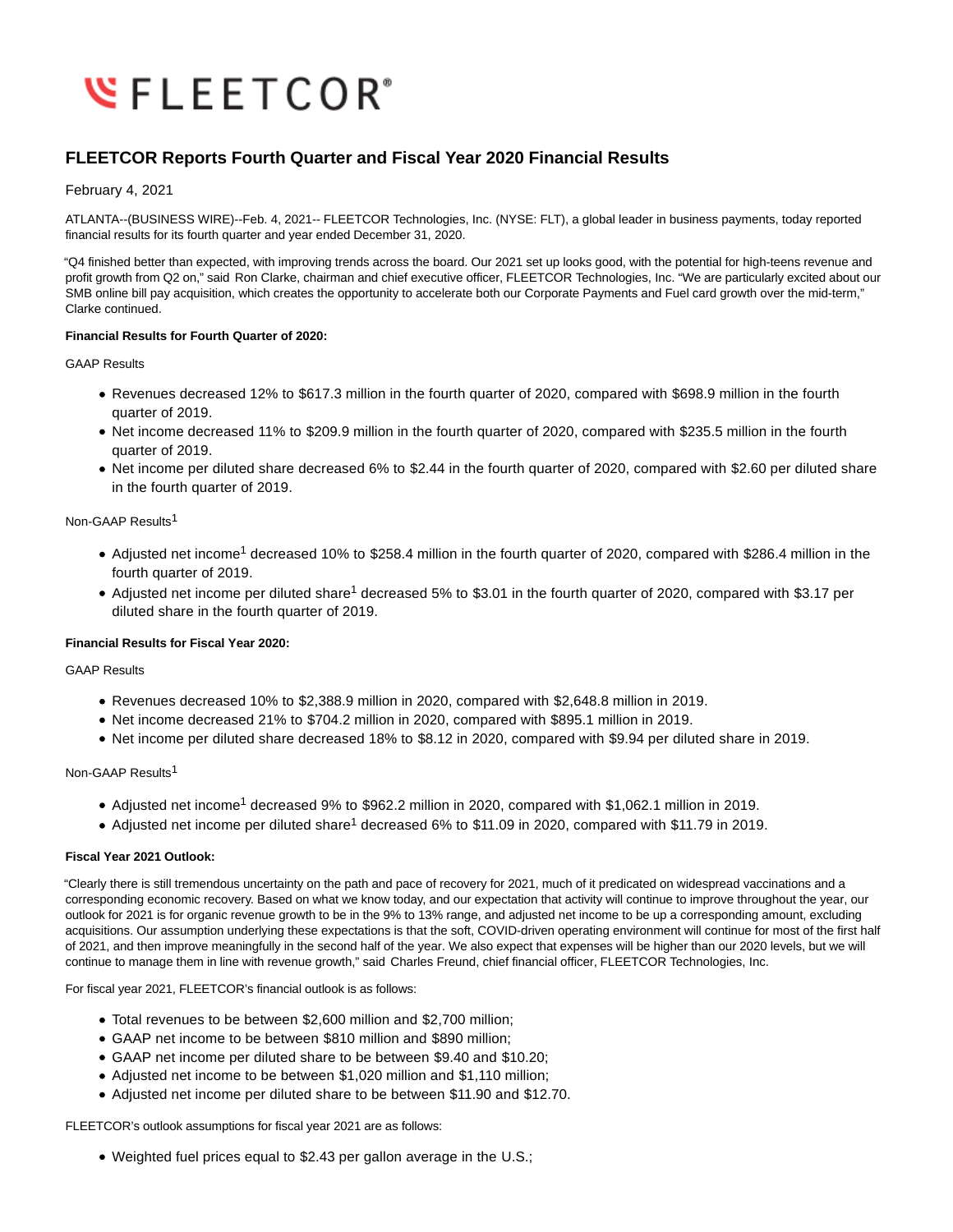- Market spreads significantly unfavorable compared to the 2020 average;
- Foreign exchange rates equal to the average of the four weeks of January, 2021;
- Interest expense between \$110 million and \$120 million;
- Approximately 87 million fully diluted shares outstanding for 2021;
- An adjusted tax rate of approximately 19.5% to 21.5%; and
- No impact related to acquisitions or material new partnership agreements not already disclosed.

#### **First Quarter of 2021 Outlook:**

The Company currently expects that first quarter adjusted net income per diluted share will likely be between \$2.60 and \$2.80. There is seasonality in the first quarter, causing it to be the lowest in terms of both revenue and net income for the year. The quarter will also be affected by the normalization of certain expenses, and incremental growth investments, including those for the Roger acquisition.

 $1$  Reconciliations of GAAP results to non-GAAP results are provided in Exhibit 1 attached. Additional supplemental data is provided in Exhibits 2-3 and 5, and segment information is provided in Exhibit 4. A reconciliation of GAAP guidance to non-GAAP guidance is provided in Exhibit 6.

#### **Conference Call:**

The Company will host a conference call to discuss fourth quarter and fiscal year 2020 financial results today at 5:30 pm ET. Hosting the call will be Ron Clarke, chief executive officer, Charles Freund, chief financial officer, and Jim Eglseder, senior vice president investor relations. The conference call can be accessed live by dialing (877) 407-0784, or for international callers (201) 689-8560. A replay will be available one hour after the call and can be accessed by dialing (844) 512-2921 or (412) 317-6671 for international callers; the conference ID is 13715437. The replay will be available until Thursday, February 17, 2021. The call will be webcast live from the Company's investor relations website a[t http://investor.fleetcor.com.](https://cts.businesswire.com/ct/CT?id=smartlink&url=http%3A%2F%2Finvestor.fleetcor.com&esheet=52374223&newsitemid=20210204006088&lan=en-US&anchor=http%3A%2F%2Finvestor.fleetcor.com&index=1&md5=78272365e16c74214f71fe797f4c9e9d) The Company will post on its website, the customary supplemental financial information that may be discussed during the call.

#### **Forward-Looking Statements:**

This press release contains forward-looking statements within the meaning of the federal securities laws. Statements that are not historical facts, including statements about FLEETCOR's beliefs, assumptions, expectations and future performance, are forward-looking statements. Forwardlooking statements can be identified by the use of words such as "anticipate," "intend," "believe," "estimate," "plan," "seek," "project," or "expect," "may," "will," "would," "could" or "should," the negative of these terms or other comparable terminology.

These forward-looking statements are not a guarantee of performance, and you should not place undue reliance on such statements. We have based these forward-looking statements largely on preliminary information, internal estimates and management assumptions, expectations and plans about future conditions, events and results. Forward-looking statements are subject to many uncertainties and other variable circumstances, such as regulatory measures, voluntary actions, or changes in consumer preferences, that impact our transaction volume, including social distancing, shelterin-place, shutdowns of nonessential businesses and similar measures imposed or undertaken in an effort to contain and mitigate the spread of the coronavirus (COVID-19); adverse changes or volatility in fuel prices and spreads; adverse changes in program fees or charges we may collect, whether through legal, regulatory or contractual changes; adverse outcomes with respect to current and future legal proceedings or investigations, including without limitation, the FTC lawsuit, or actions of governmental, regulatory or quasi-governmental bodies or standards or industry organizations with respect to our payment cards; delays or failures associated with implication of, or adaption to, new technology, changes in credit risk of customers and associated losses; failure to maintain or renew key business relationships; failure to maintain competitive product offerings; failure to complete, or delays in completing, acquisitions, new partnerships or customer arrangements; and to successfully integrate or otherwise achieve anticipated benefits from such acquisitions, partnerships, and customer arrangements; failure to successfully expand and manage our business internationally; and other risks related to our international operations, including the potential impact to our business as a result of the United Kingdom's referendum to leave the European Union; the impact of foreign exchange rates on operations, revenues and income; and the failure or compromise of our data centers and other information technology assets; as well as the other risks and uncertainties identified under the caption "Risk Factors" in FLEETCOR's Annual Report on Form 10-K for the year ended December 31, 2019 filed with the Securities and Exchange Commission ("SEC") on March 2, 2020 and subsequent filings made by us. These factors could cause our actual results and experience to differ materially from any forward-looking statement made herein. The forward-looking statements included in this press release are made only as of the date hereof. The forward-looking statements included in this press release are made only as of the date hereof and we do not undertake, and specifically disclaim, any obligation to update any such statements as a result of new information, future events or developments, except as specifically stated or to the extent required by law. You may access FLEETCOR's SEC filings for free by visiting the SEC web site at [www.sec.gov.](https://cts.businesswire.com/ct/CT?id=smartlink&url=http%3A%2F%2Fwww.sec.gov&esheet=52374223&newsitemid=20210204006088&lan=en-US&anchor=www.sec.gov&index=2&md5=4f7229c91c9b53d43955437c592a3a4a)

#### **About Non-GAAP Financial Measures:**

This press release includes non-GAAP financial measures, which are used by the Company as supplemental measures to evaluate our overall operating performance. The Company's definitions of the non-GAAP financial measures used herein may differ from similarly titled measures used by others, including within our industry. By providing these non-GAAP financial measures, together with reconciliations to the most directly comparable GAAP financial measures, we believe we are enhancing investors' understanding of our business and our results of operations, as well as assisting investors in evaluating how well we are executing strategic initiatives. See the appendix for additional information regarding these non-GAAP financial measures and a reconciliation to the most directly comparable GAAP measure.

Adjusted net income is calculated as net income, adjusted to eliminate (a) non-cash stock based compensation expense related to share based compensation awards, (b) amortization of deferred financing costs, discounts and intangible assets, amortization of the premium recognized on the purchase of receivables, and our proportionate share of amortization of intangible assets at our equity method investment, and (c) integration and deal related costs, and (d) other non-recurring items, including unusual credit losses occurring largely due to COVID-19, the impact of discrete tax items, impairment charges, asset write-offs, restructuring costs, gains due to disposition of assets and a business, loss on extinguishment of debt, and legal settlements. We calculate adjusted net income and adjusted net income per diluted share to eliminate the effect of items that we do not consider indicative of our core operating performance.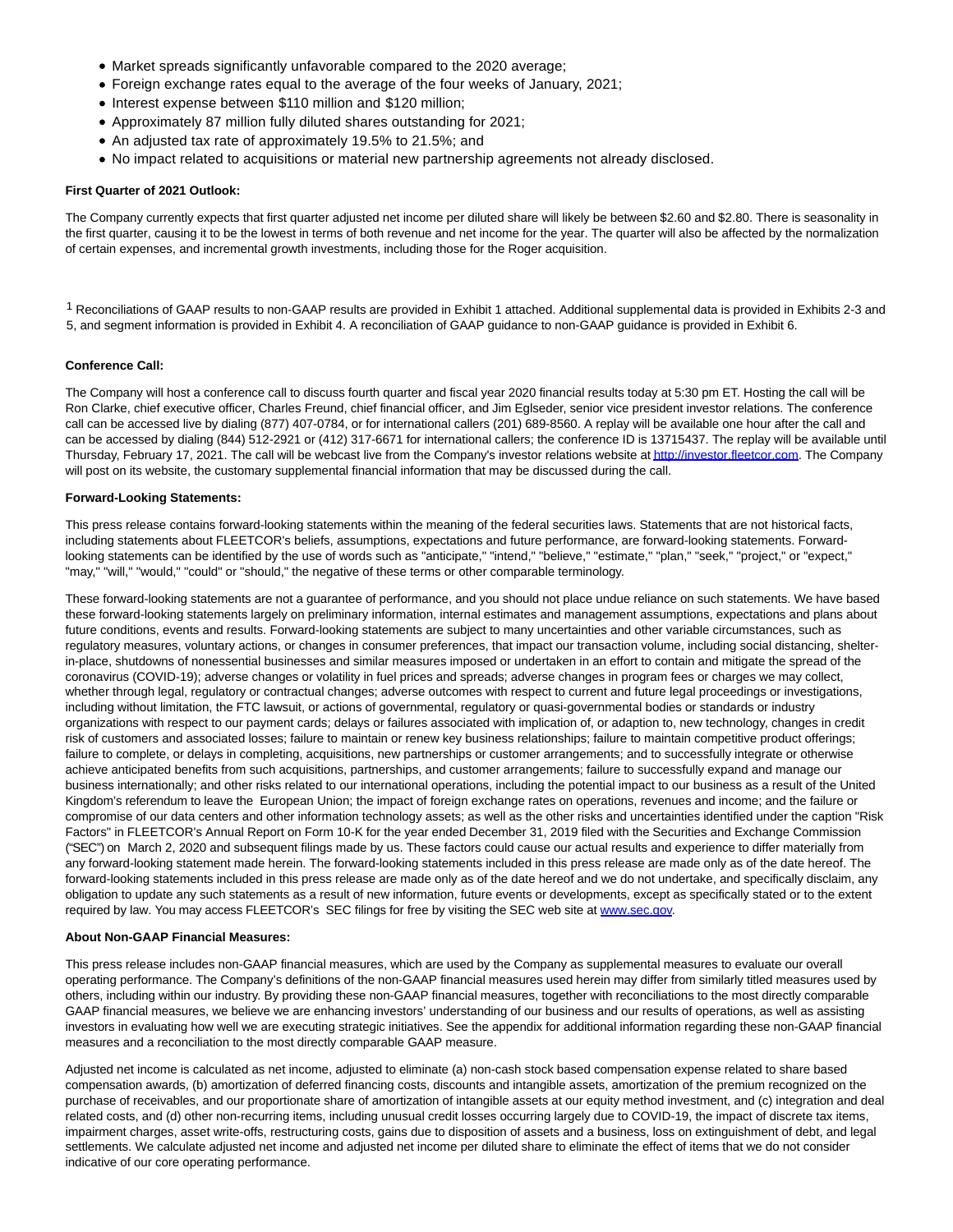Adjusted net income and adjusted net income per diluted share are supplemental measures of operating performance that do not represent and should not be considered as an alternative to net income, net income per diluted share or cash flow from operations, as determined by U.S. generally accepted accounting principles, or U.S. GAAP. We believe it is useful to exclude non-cash share based compensation expense from adjusted net income because non-cash equity grants made at a certain price and point in time do not necessarily reflect how our business is performing at any particular time and share based compensation expense is not a key measure of our core operating performance. We also believe that amortization expense can vary substantially from company to company and from period to period depending upon their financing and accounting methods, the fair value and average expected life of their acquired intangible assets, their capital structures and the method by which their assets were acquired; therefore, we have excluded amortization expense from our adjusted net income. We also believe that integration and deal related costs and one-time non-recurring expenses, gains, losses, and impairment charges do not necessarily reflect how our investments and business are performing. We adjust net income for the tax effect of each of these non-tax items.

Organic revenue growth is calculated as revenue growth in the current period adjusted for the impact of changes in the macroeconomic environment (to include fuel price, fuel price spreads and changes in foreign exchange rates) over revenue in the comparable prior period adjusted to include or remove the impact of acquisitions and/or divestitures and non-recurring items that have occurred subsequent to that period. We believe that organic revenue growth on a macro-neutral, one-time item, and consistent acquisition/divestiture/non-recurring item basis is useful to investors for understanding the performance of FLEETCOR.

Management uses adjusted net income, adjusted net income per diluted share and organic revenue growth:

- as measurements of operating performance because they assist us in comparing our operating performance on a consistent basis;
- for planning purposes, including the preparation of our internal annual operating budget;
- to allocate resources to enhance the financial performance of our business; and
- to evaluate the performance and effectiveness of our operational strategies.

#### **About FLEETCOR:**

FLEETCOR Technologies (NYSE: FLT) is a leading global business payments company that simplifies the way businesses manage and pay their expenses. The FLEETCOR portfolio of brands help companies automate, secure, digitize and control payments to, or on behalf of, their employees and suppliers. FLEETCOR serves businesses, partners and merchants in North America, Latin America, Europe, and Asia Pacific. For more information, please visi[t www.FLEETCOR.com.](https://cts.businesswire.com/ct/CT?id=smartlink&url=http%3A%2F%2Fwww.FLEETCOR.com&esheet=52374223&newsitemid=20210204006088&lan=en-US&anchor=www.FLEETCOR.com&index=3&md5=02edac95fb9dda60c14ee8df1352bbe5)

#### **FLEETCOR Technologies, Inc. and Subsidiaries**

#### **Consolidated Statements of Income**

**(In thousands, except per share amounts)**

#### **Three Months Ended December 31, Year Ended December 31,**

|                               | 2020        | 2019                   | 2020        | 2019        |
|-------------------------------|-------------|------------------------|-------------|-------------|
|                               | (Unaudited) | (Unaudited)            | (Unaudited) |             |
| Revenues, net                 | \$617,333   | \$698,881              | \$2,388,855 | \$2,648,848 |
| Expenses:                     |             |                        |             |             |
| Processing                    | 121,514     | 146,081                | 596,363     | 530,669     |
| Selling                       | 47,737      | 51,899                 | 192,732     | 204,806     |
| General and administrative    | 90,961      | 109,592                | 374,678     | 407,210     |
| Depreciation and amortization | 64,685      | 68,510                 | 254,802     | 274,210     |
| Other operating, net          | (1,503)     | 2,003<br>$\mathcal{E}$ | (1,985)     | 523         |
| Operating income              | 293,939     | 320,796                | 972,265     | 1,231,430   |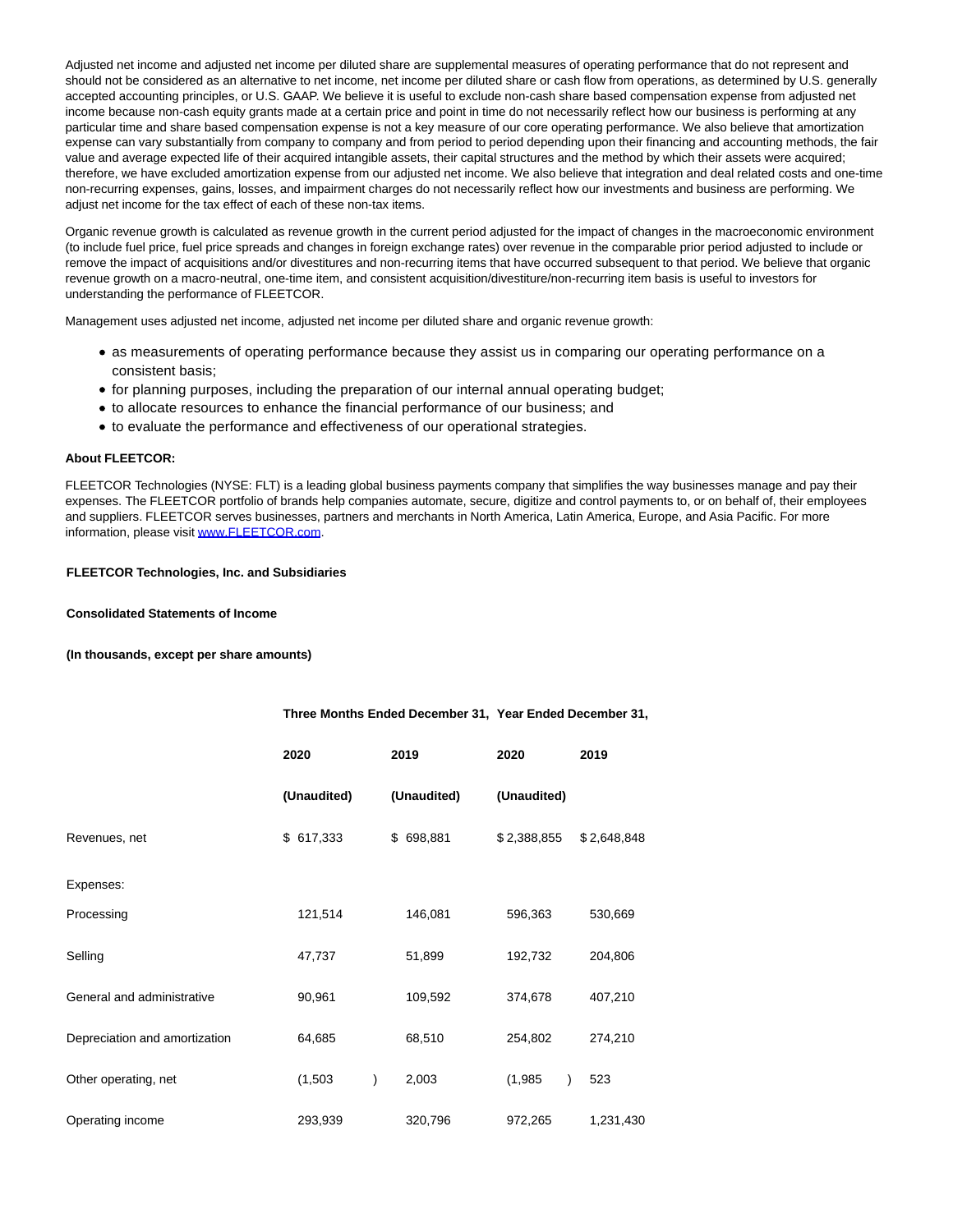| Investment (gain) loss                                                                                                                    |            | (12, 190) | (30,008)<br>$\lambda$ | 3,470     |                      |                      |
|-------------------------------------------------------------------------------------------------------------------------------------------|------------|-----------|-----------------------|-----------|----------------------|----------------------|
| Other expense (income), net                                                                                                               | 422        | (535)     | (10,055)<br>$\lambda$ | 93        |                      |                      |
| Interest expense, net                                                                                                                     | 30,329     | 34,960    | 129,803               | 150,048   |                      |                      |
| Total other expense                                                                                                                       | 30,751     | 22,235    | 89,740                | 153,611   |                      |                      |
| Income before income taxes                                                                                                                | 263,188    | 298,561   | 882,525               | 1,077,819 |                      |                      |
| Provision for income taxes                                                                                                                | 53,337     | 63,051    | 178,309               | 182,746   |                      |                      |
| Net income                                                                                                                                | \$ 209,851 | \$235,510 | \$704,216             | \$895,073 |                      |                      |
| Basic earnings per share                                                                                                                  | \$2.51     | \$2.72    | \$8.38                | \$10.36   |                      |                      |
| Diluted earnings per share                                                                                                                | \$2.44     | \$2.60    | \$8.12                | \$9.94    |                      |                      |
| Weighted average shares outstanding:                                                                                                      |            |           |                       |           |                      |                      |
| Basic shares                                                                                                                              | 83,514     | 86,600    | 84,005                | 86,401    |                      |                      |
| Diluted shares                                                                                                                            | 85,846     | 90,427    | 86,719                | 90,070    |                      |                      |
| <b>FLEETCOR Technologies, Inc. and Subsidiaries</b><br><b>Consolidated Balance Sheets</b>                                                 |            |           |                       |           |                      |                      |
| (In thousands, except share and par value amounts)                                                                                        |            |           |                       |           | December 31,<br>2020 | December 31,<br>2019 |
|                                                                                                                                           |            |           |                       |           | (Unaudited)          |                      |
| Assets                                                                                                                                    |            |           |                       |           |                      |                      |
| Current assets:                                                                                                                           |            |           |                       |           |                      |                      |
| Cash and cash equivalents                                                                                                                 |            |           |                       |           | \$934,900            | \$1,271,494          |
| Restricted cash                                                                                                                           |            |           |                       |           | 541,719              | 403,743              |
| Accounts and other receivables (less allowance for credit losses of \$79,112 and \$70,890 at December 31, 2020<br>and 2019, respectively) |            |           |                       |           | 1,366,775            | 1,568,961            |
| Securitized accounts receivable - restricted for securitization investors                                                                 |            |           |                       |           | 700,000              | 970,973              |
| Prepaid expenses and other current assets                                                                                                 |            |           |                       |           | 412,924              | 403,400              |
| Total current assets                                                                                                                      |            |           |                       |           | 3,956,318            | 4,618,571            |
| Property and equipment, net                                                                                                               |            |           |                       |           | 202,509              | 199,825              |
| Goodwill                                                                                                                                  |            |           |                       |           | 4,719,181            | 4,833,047            |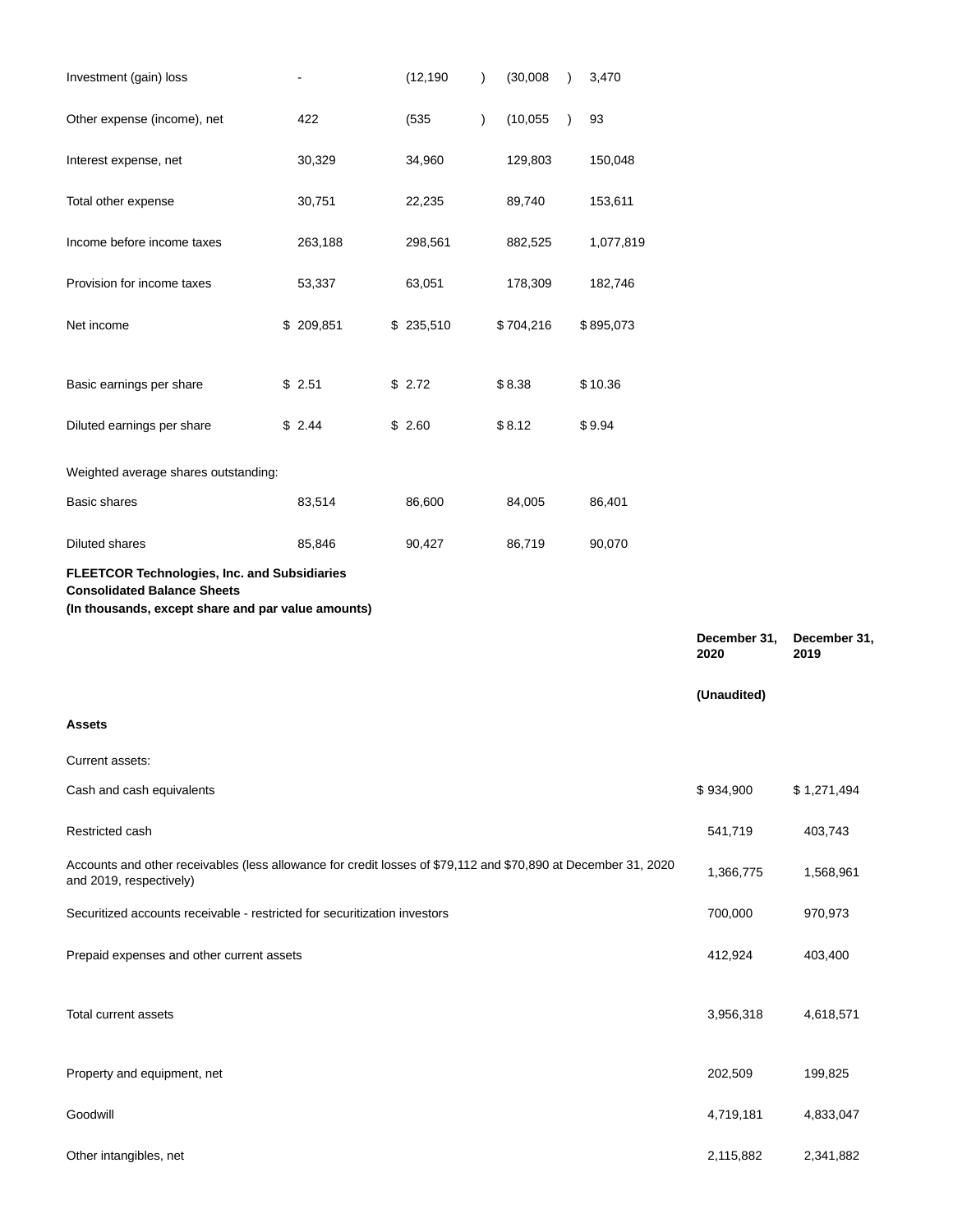| Investments                                                                                                                                                                                                                                                           | 7,480        |               | 30,440       |  |
|-----------------------------------------------------------------------------------------------------------------------------------------------------------------------------------------------------------------------------------------------------------------------|--------------|---------------|--------------|--|
| Other assets                                                                                                                                                                                                                                                          | 193,209      |               | 224,776      |  |
| <b>Total assets</b>                                                                                                                                                                                                                                                   | \$11,194,579 |               | \$12,248,541 |  |
| <b>Liabilities and Stockholders' Equity</b>                                                                                                                                                                                                                           |              |               |              |  |
| Current liabilities:                                                                                                                                                                                                                                                  |              |               |              |  |
| Accounts payable                                                                                                                                                                                                                                                      | \$1,054,478  |               | \$1,249,586  |  |
| Accrued expenses                                                                                                                                                                                                                                                      | 282,681      |               | 275,511      |  |
| Customer deposits                                                                                                                                                                                                                                                     | 1,175,322    |               | 1,007,631    |  |
| Securitization facility                                                                                                                                                                                                                                               | 700,000      |               | 970,973      |  |
| Current portion of notes payable and lines of credit                                                                                                                                                                                                                  | 505,697      |               | 775,865      |  |
| Other current liabilities                                                                                                                                                                                                                                             | 250,133      |               | 183,502      |  |
| <b>Total current liabilities</b>                                                                                                                                                                                                                                      | 3,968,311    |               | 4,463,068    |  |
| Notes payable and other obligations, less current portion                                                                                                                                                                                                             | 3,126,926    |               | 3,289,947    |  |
| Deferred income taxes                                                                                                                                                                                                                                                 | 498,154      |               | 519,980      |  |
| Other noncurrent liabilities                                                                                                                                                                                                                                          | 245,777      |               | 263,930      |  |
| Total noncurrent liabilities                                                                                                                                                                                                                                          | 3,870,857    |               | 4,073,857    |  |
| Commitments and contingencies                                                                                                                                                                                                                                         |              |               |              |  |
| Stockholders' equity:<br>Common stock, \$0.001 par value; 475,000,000 shares authorized; 126,448,078 shares issued and 83,666,163<br>shares outstanding at December 31, 2020; and 124,626,786 shares issued and 85,342,156 shares outstanding at<br>December 31, 2019 | 126          |               | 124          |  |
| Additional paid-in capital                                                                                                                                                                                                                                            | 2,749,900    |               | 2,494,721    |  |
| Retained earnings                                                                                                                                                                                                                                                     | 5,416,945    |               | 4,712,729    |  |
| Accumulated other comprehensive loss                                                                                                                                                                                                                                  | (1,363,158)  | $\rightarrow$ | (972, 465)   |  |
| Less treasury stock, 42,781,915 shares and 39,284,630 shares at December 31, 2020 and 2019, respectively                                                                                                                                                              | (3,448,402)  | $\lambda$     | (2,523,493)  |  |
| Total stockholders' equity                                                                                                                                                                                                                                            | 3,355,411    |               | 3,711,616    |  |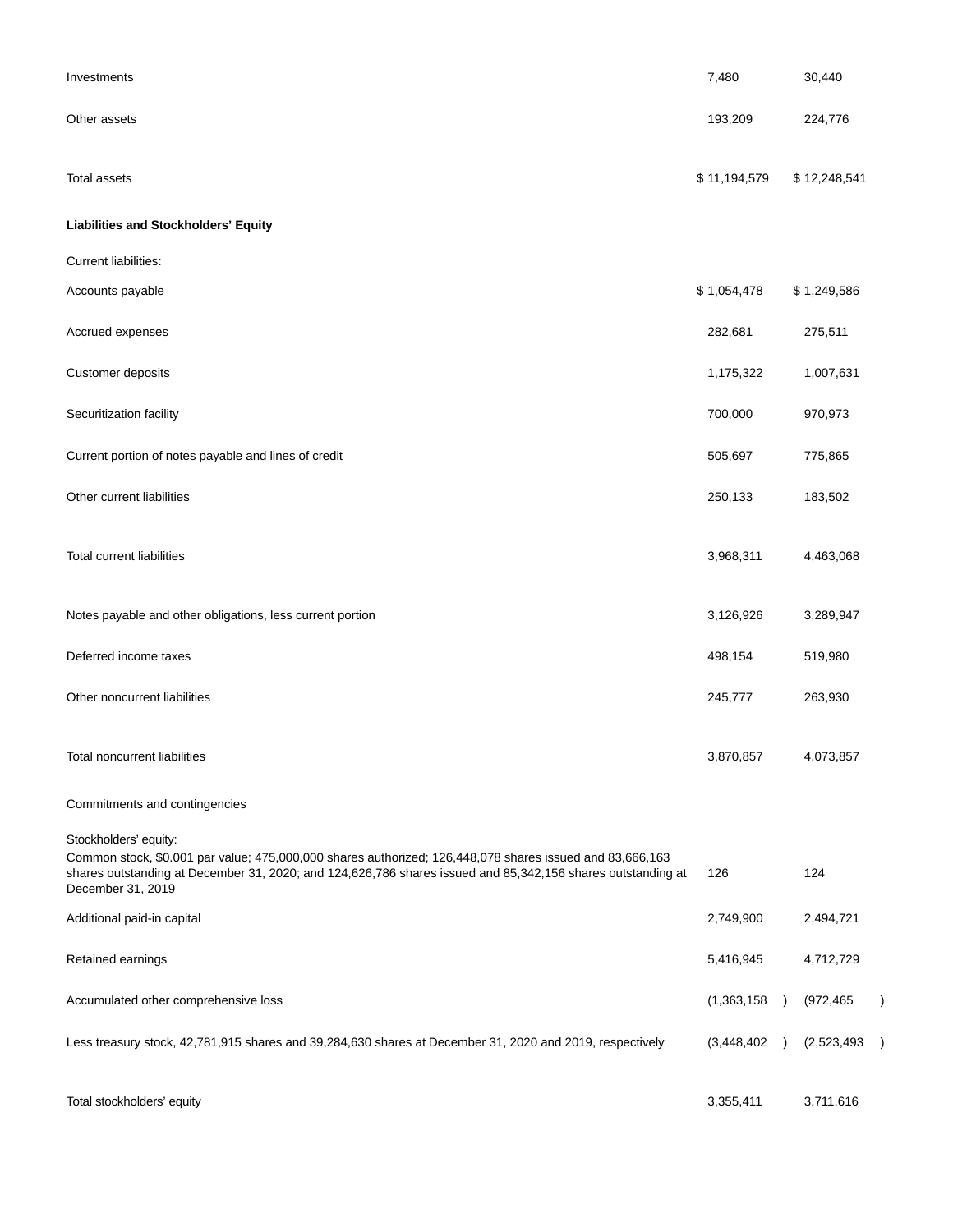# **FLEETCOR Technologies, Inc. and Subsidiaries Consolidated Statements of Cash Flows**

**(In thousands)**

|                                                                                   | Year Ended December 31, |           |            |               |
|-----------------------------------------------------------------------------------|-------------------------|-----------|------------|---------------|
|                                                                                   | 2020                    |           | 2019       |               |
|                                                                                   | (Unaudited)             |           |            |               |
| <b>Operating activities</b>                                                       |                         |           |            |               |
| Net income                                                                        | \$704,216               |           | \$895,073  |               |
| Adjustments to reconcile net income to net cash provided by operating activities: |                         |           |            |               |
| Depreciation                                                                      | 65,181                  |           | 62,784     |               |
| Stock-based compensation                                                          | 43,384                  |           | 60,953     |               |
| Provision for losses on accounts and other receivables                            | 158,549                 |           | 74,309     |               |
| Amortization of deferred financing costs and discounts                            | 6,486                   |           | 5,106      |               |
| Amortization of intangible assets and premium on receivables                      | 189,620                 |           | 211,426    |               |
| Deferred income taxes                                                             | 147,058                 |           | 37,883     |               |
| Investment (gain) loss                                                            | (30,008)                | $\lambda$ | 3,470      |               |
| Loss on write-off of fixed assets                                                 | 294                     |           | 1,819      |               |
| Other non-cash operating income                                                   | (2,279)                 | $\lambda$ | (1, 297)   | $\mathcal{E}$ |
| Changes in operating assets and liabilities (net of acquisitions/dispositions):   |                         |           |            |               |
| Accounts and other receivables                                                    | 264,140                 |           | (196, 028) |               |
| Prepaid expenses and other current assets                                         | (14, 521)               | $\lambda$ | (185, 391) | $\lambda$     |
| Other assets                                                                      | 12,656                  |           | (6, 792)   | $\mathcal{E}$ |
| Accounts payable, accrued expenses and customer deposits                          | (77,079                 | $\lambda$ | 198,756    |               |
| Net cash provided by operating activities                                         | 1,467,697               |           | 1,162,071  |               |
| <b>Investing activities</b>                                                       |                         |           |            |               |
| Acquisitions, net of cash acquired                                                | (80, 787)               | $\lambda$ | (448,277   |               |
| Purchases of property and equipment                                               | (78, 425)               | $\lambda$ | (75, 170)  |               |
| Proceeds from disposal of investment                                              | 52,963                  |           |            |               |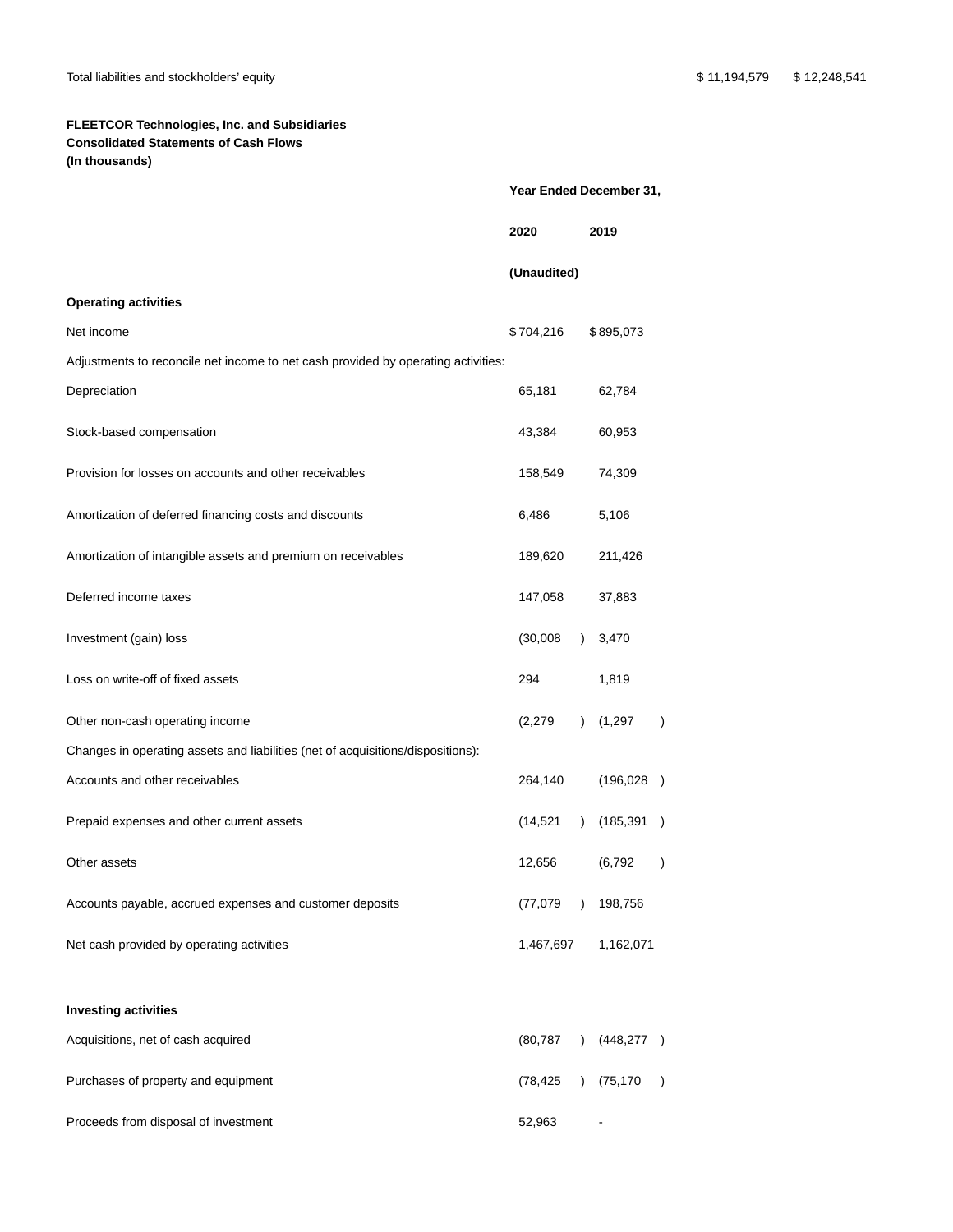| Other                                                                    |                           | (255)<br>$\mathcal{E}$      |
|--------------------------------------------------------------------------|---------------------------|-----------------------------|
| Net cash used in investing activities                                    | $(106, 249)$ $(523, 702)$ | $\rightarrow$               |
| <b>Financing activities</b>                                              |                           |                             |
| Proceeds from issuance of common stock                                   | 136,797                   | 168,925                     |
| Repurchase of common stock                                               | (849, 910)                | (694, 909)                  |
| (Payments) borrowings on securitization facility, net                    | (270, 973)                | 84,973                      |
| Deferred financing costs paid and debt discount                          | (2,637)<br>$\lambda$      | (2,868)<br>$\lambda$        |
| Proceeds from issuance of notes payable                                  |                           | 700,000                     |
| Principal payments on notes payable                                      | (175, 285)                | (138, 500)<br>$\rightarrow$ |
| Borrowings from revolver                                                 | 1,243,500                 | 1,811,509                   |
| Payments on revolver                                                     | (1,496,907)               | (2,292,349)                 |
| (Payments) borrowings on swing line of credit, net                       | (1,042)<br>$\lambda$      | 52,996                      |
| Other                                                                    | (344<br>$\mathcal{L}$     | 52                          |
| Net cash used in financing activities                                    | $(1,416,801)$ $(310,171)$ | $\rightarrow$               |
| Effect of foreign currency exchange rates on cash                        | $(143, 265)$ $(17, 854)$  | $\lambda$                   |
| Net (decrease) increase in cash and cash equivalents and restricted cash | (198, 618)                | 310,344                     |
| Cash and cash equivalents and restricted cash, beginning of year         | 1,675,237                 | 1,364,893                   |
| Cash and cash equivalents and restricted cash, end of year               | \$1,476,619               | \$1,675,237                 |
| Supplemental cash flow information                                       |                           |                             |
| Cash paid for interest                                                   | \$126,460                 | \$178,417                   |
| Cash paid for income taxes                                               | \$165,604                 | \$200,525                   |

# **Exhibit 1 RECONCILIATION OF NON-GAAP MEASURES (In thousands, except shares and per share amounts) (Unaudited)**

The following table reconciles net income to adjusted net income and adjusted net income per diluted share:\*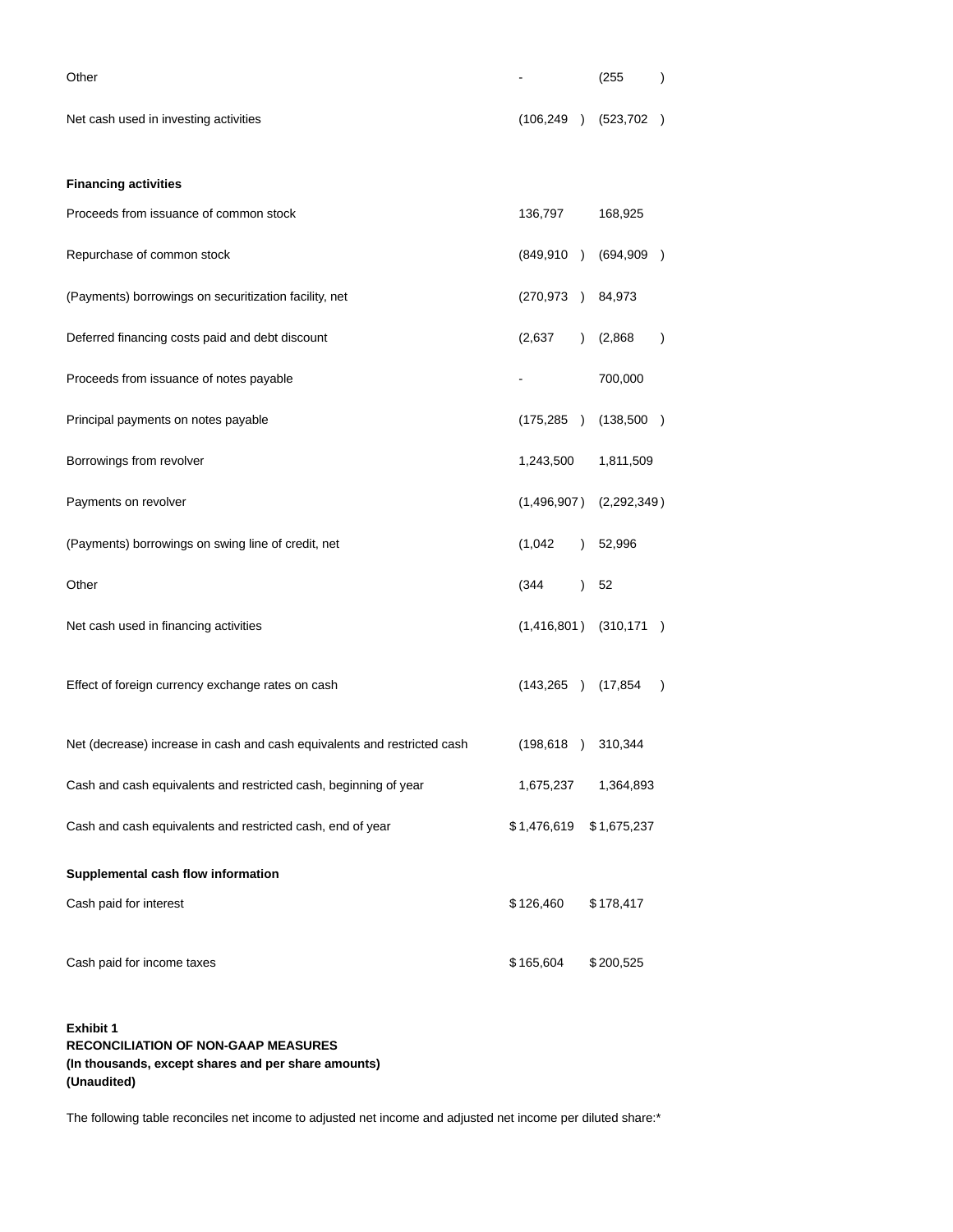|                                                                                                      | 31, |           |           | <b>Three Months Ended December</b> |           | <b>Year Ended December</b><br>31, |  |             |  |
|------------------------------------------------------------------------------------------------------|-----|-----------|-----------|------------------------------------|-----------|-----------------------------------|--|-------------|--|
|                                                                                                      |     | 2020      |           | 2019                               |           | 2020                              |  | 2019        |  |
| Net income                                                                                           |     | \$209,851 |           | \$235,510                          |           | \$704,216                         |  | \$895,073   |  |
| Stock based compensation                                                                             |     | 8,315     |           | 14,833                             |           | 43,384                            |  | 60,953      |  |
| Amortization of intangible assets, premium on receivables, deferred financing costs<br>and discounts |     | 49,111    |           | 53,484                             |           | 196,106                           |  | 216,532     |  |
| Investment (gain) loss                                                                               |     |           |           | (12, 955)                          | $\lambda$ | (30,008)                          |  | 2,705       |  |
| Loss on write-off of fixed assets                                                                    |     | 294       |           | 1,819                              |           | 294                               |  | 1,819       |  |
| Integration and deal related costs <sup>1</sup>                                                      |     | 985       |           |                                    |           | 12,020                            |  |             |  |
| Restructuring and related costs                                                                      |     | (697)     | $\lambda$ | 2,814                              |           | 4,215                             |  | 2,814       |  |
| Legal settlements/litigation                                                                         |     | 2,845     |           | 2,707                              |           | (144)                             |  | 6,181       |  |
| Write-off of customer receivable <sup>2</sup>                                                        |     |           |           |                                    |           | 90,058                            |  |             |  |
| Total pre-tax adjustments                                                                            |     | 60,853    |           | 62,702                             |           | 315,926                           |  | 291,004     |  |
| Income tax impact of pre-tax adjustments at the effective tax rate <sup>3</sup>                      |     | (12, 332) | $\lambda$ | (12, 596)                          |           | (67, 762)                         |  | (61, 619)   |  |
| Impact of discrete tax item <sup>4</sup>                                                             |     |           |           | 765                                |           | 9,848                             |  | (62, 333)   |  |
| Adjusted net income                                                                                  |     | \$258,372 |           | \$286,380                          |           | \$962,228                         |  | \$1,062,125 |  |
| Adjusted net income per diluted share                                                                |     | \$3.01    |           | \$3.17                             |           | \$11.09                           |  | \$11.79     |  |
| <b>Diluted shares</b>                                                                                |     | 85,846    |           | 90,427                             |           | 86,719                            |  | 90,070      |  |

<sup>1</sup> Beginning in 2020, the Company included integration and deal related costs in its definition to calculate adjusted net income and adjusted net income per diluted share. Prior period amounts were approximately \$0.1 million and \$3.9 million for the three months and year ended December 31, 2020, respectively, which we consider immaterial.

 $2$  Represents a bad debt loss in the first quarter of 2020 from a large client in our Cambridge business entering voluntary bankruptcy due to the extraordinary impact of the COVID-19 pandemic.

<sup>3</sup> Excludes the results of the Company's investment in 2019, on our effective tax rate, as results from Masternaut investment are reported within the consolidated Statements of Income on a post-tax basis and no tax-over-book outside basis difference prior to disposition.

4 Represents impact of a discrete tax reserve adjustment related to prior year tax positions in 2020 and the impact from the disposition of our investment in Masternaut of \$64.1 million in 2019. 2019 also includes the impact of a discrete tax item from a prior year for a Section 199 adjustment of \$1.8 million.

\* Columns may not calculate due to rounding.

**Exhibit 2**

**Key Performance Indicators, by Product Category and Revenue Per Performance Metric on a GAAP Basis and Pro Forma and Macro Adjusted**

**(In millions except revenues, net per key performance metric)**

# **(Unaudited)**

The following table presents revenue and revenue per key performance metric by product category.\*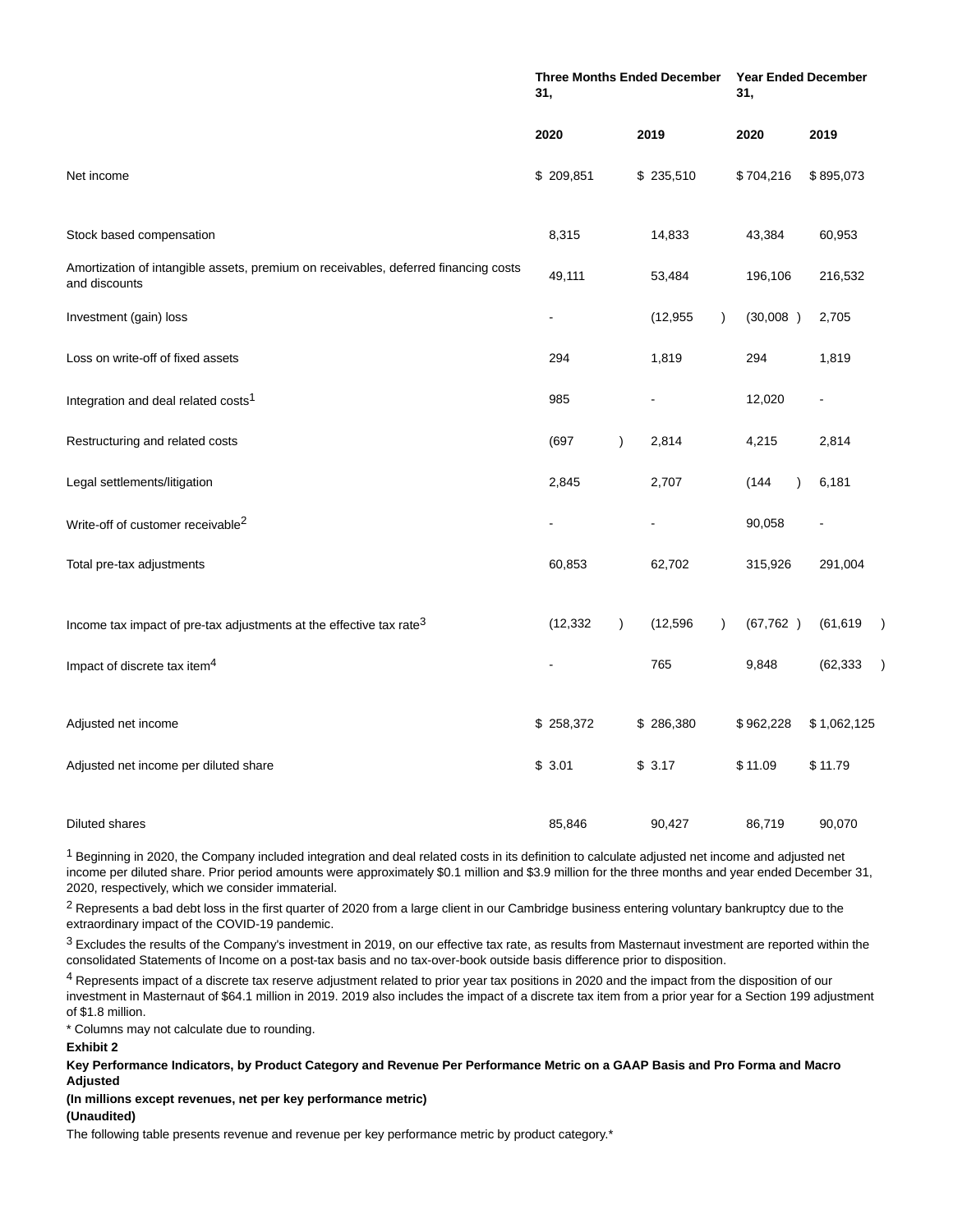|                                 | <b>As Reported</b> |                                 |                           | Pro Forma and Macro Adjusted <sup>3</sup> |                                 |           |                       |                        |  |  |  |  |  |
|---------------------------------|--------------------|---------------------------------|---------------------------|-------------------------------------------|---------------------------------|-----------|-----------------------|------------------------|--|--|--|--|--|
|                                 |                    | Three Months Ended December 31, |                           |                                           | Three Months Ended December 31, |           |                       |                        |  |  |  |  |  |
|                                 | 2020               | 2019                            | Change                    | % Change 2020                             |                                 | 2019      | Change                | % Change               |  |  |  |  |  |
| <b>FUEL</b>                     |                    |                                 |                           |                                           |                                 |           |                       |                        |  |  |  |  |  |
| - Revenues, net                 | \$260.2            | \$299.3                         | \$ (39.1)                 | (13)<br>$%$ )                             | \$270.4                         | \$299.3   | \$(28.9)              | (10)<br>$%$ )          |  |  |  |  |  |
| - Transactions                  | 110.4              | 126.4                           | (16.0)<br>$\lambda$       | (13)<br>$%$ )                             | 110.4                           | 126.4     | (16.0)<br>$\lambda$   | (13)<br>$%$ )          |  |  |  |  |  |
| - Revenues, net per transaction | \$2.36             | \$2.37                          | \$(0.01)                  | $%$ )<br>(0)                              | \$2.45                          | \$2.37    | \$0.08                | 3<br>%                 |  |  |  |  |  |
| <b>CORPORATE PAYMENTS</b>       |                    |                                 |                           |                                           |                                 |           |                       |                        |  |  |  |  |  |
| - Revenues, net <sup>1</sup>    | \$115.0            | \$121.4                         | \$ (6.5)<br>$\lambda$     | (5)<br>$%$ )                              | \$114.4                         | \$121.4   | \$(7.1)<br>$\lambda$  | (6)<br>%)              |  |  |  |  |  |
| - Spend volume                  | \$17,585           | \$18,630                        | \$(1,045)                 | (6)<br>%)                                 | \$17,585                        | \$18,630  | \$(1,044)             | $%$ )<br>(6            |  |  |  |  |  |
| - Revenues, net per spend \$    | 0.65<br>$\%$       | 0.65<br>$\%$                    | 0.00                      | % 0<br>$\%$                               | 0.65<br>%                       | 0.65<br>% | 0.00<br>% 0           | $\%$                   |  |  |  |  |  |
| <b>TOLLS</b>                    |                    |                                 |                           |                                           |                                 |           |                       |                        |  |  |  |  |  |
| - Revenues, net                 | \$76.5             | \$93.3                          | \$ (16.8)                 | (18)<br>$%$ )                             | \$100.2                         | \$93.3    | \$6.8                 | $\overline{7}$<br>$\%$ |  |  |  |  |  |
| - Tags (average monthly)        | 5.6                | 5.3                             | 0.4                       | $\overline{7}$<br>%                       | 5.6                             | 5.3       | 0.4                   | $\overline{7}$<br>%    |  |  |  |  |  |
| - Revenues, net per tag         | \$13.61            | \$17.77                         | \$(4.16)                  | (23)<br>$%$ )                             | \$17.81                         | \$17.77   | \$0.05                | 0<br>%                 |  |  |  |  |  |
| <b>LODGING</b>                  |                    |                                 |                           |                                           |                                 |           |                       |                        |  |  |  |  |  |
| - Revenues, net                 | \$56.6             | \$64.2                          | \$ (7.6)<br>$\lambda$     | (12)<br>$%$ )                             | \$56.6                          | \$75.0    | \$(18.4)              | (25)<br>%              |  |  |  |  |  |
| - Room nights                   | 5.8                | 6.4                             | (0.6)<br>$\lambda$        | (9)<br>$%$ )                              | 5.8                             | 6.4       | (0.6)<br>$\lambda$    | (9)<br>%)              |  |  |  |  |  |
| - Revenues, net per room night  | \$9.78             | \$10.06                         | \$(0.28)                  | (3)<br>$%$ )                              | \$9.78                          | \$11.75   | $$(1.97)$ (17)        | $%$ )                  |  |  |  |  |  |
| <b>GIFT</b>                     |                    |                                 |                           |                                           |                                 |           |                       |                        |  |  |  |  |  |
| - Revenues, net                 | \$46.4             | \$47.7                          | \$(1.3)<br>$\lambda$      | (3)<br>$%$ )                              | \$46.4                          | \$47.7    | \$(1.3)<br>$\lambda$  | (3)<br>%               |  |  |  |  |  |
| - Transactions                  | 331.7              | 381.5                           | (49.8)                    | (13)<br>$%$ )                             | 331.7                           | 381.5     | (49.8)                | (13)<br>$%$ )          |  |  |  |  |  |
| - Revenues, net per transaction | \$0.14             | \$0.12                          | \$0.01                    | 12<br>$\%$                                | \$0.14                          | \$0.12    | \$0.01                | 12<br>$\%$             |  |  |  |  |  |
| OTHER <sup>2</sup>              |                    |                                 |                           |                                           |                                 |           |                       |                        |  |  |  |  |  |
| - Revenues, net <sup>1</sup>    | \$62.7             | \$72.9                          | \$(10.2)                  | (14)<br>$%$ )                             | \$64.3                          | \$72.9    | \$ (8.6)<br>$\lambda$ | (12)<br>%              |  |  |  |  |  |
| - Transactions <sup>1</sup>     | 9.9                | 14.6                            | (4.7)<br>$\left( \right)$ | (32)<br>$%$ )                             | 9.9                             | 14.6      | (4.7)<br>$\lambda$    | (32)<br>$%$ )          |  |  |  |  |  |
| - Revenues, net per transaction | \$6.33             | \$5.00                          | \$1.33                    | 27<br>$\%$                                | \$6.49                          | \$5.00    | \$1.49                | 30<br>%                |  |  |  |  |  |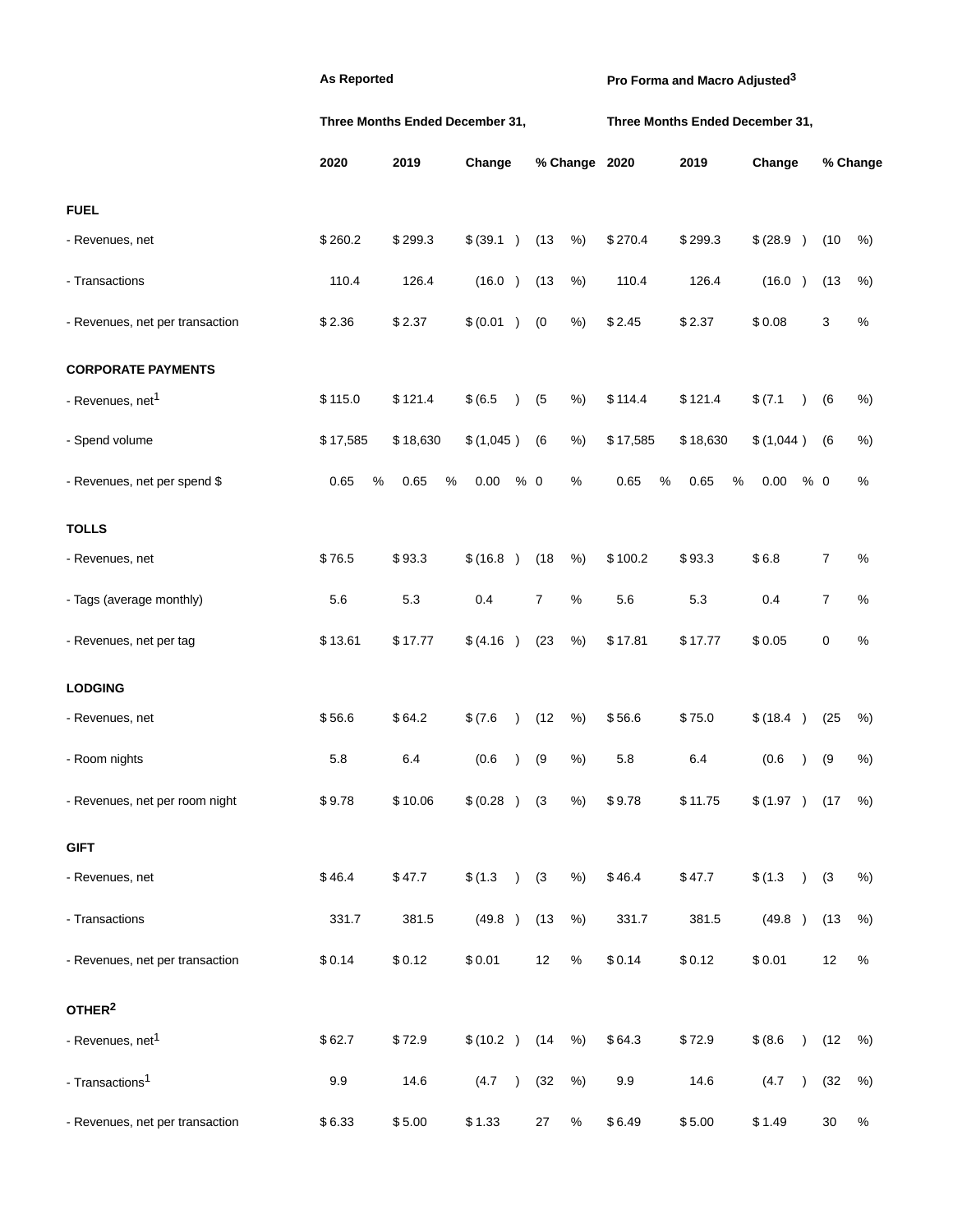| <b>FLEETCOR CONSOLIDATED REVENUES</b> |  |                                                                          |  |  |  |  |
|---------------------------------------|--|--------------------------------------------------------------------------|--|--|--|--|
| - Revenues, net                       |  | $$617.3$ $$698.9$ $$(81.5)$ $(12\%)$ $$652.2$ $$709.7$ $$(57.4)$ $(8\%)$ |  |  |  |  |

 $<sup>1</sup>$  Reflects certain reclassifications of revenue between product categories as the Company realigned its corporate payments business, resulting in</sup> reclassification of payroll paycard revenue from corporate payments to other.

<sup>2</sup> Other includes telematics, maintenance, food, transportation and payroll card related businesses.

<sup>3</sup> See Exhibit 5 for a reconciliation of Pro forma and Macro Adjusted revenue by product and metrics, non GAAP measures, to the GAAP equivalent.

\* Columns may not calculate due to rounding.

**Exhibit 3**

**Revenues by Geography and Product**

- **(In millions)**
- **(Unaudited)**

| Revenue by Geography*      |            | Three Months Ended December 31, |      | Year Ended December 31, |     |      |  |         |      |  |         |      |  |  |  |      |   |  |      |   |
|----------------------------|------------|---------------------------------|------|-------------------------|-----|------|--|---------|------|--|---------|------|--|--|--|------|---|--|------|---|
|                            |            | $\%$<br>2020<br>2019            |      |                         |     | $\%$ |  |         |      |  |         |      |  |  |  | 2020 | % |  | 2019 | % |
| US.                        | $^{\circ}$ | 378                             | 61%  | \$                      | 421 | 60%  |  | \$1,468 | 61%  |  | \$1,595 | 60%  |  |  |  |      |   |  |      |   |
| <b>Brazil</b>              |            | 91                              | 15%  |                         | 111 | 16%  |  | 344     | 14%  |  | 428     | 16%  |  |  |  |      |   |  |      |   |
| UK                         |            | 70                              | 11%  |                         | 71  | 10%  |  | 263     | 11%  |  | 275     | 10%  |  |  |  |      |   |  |      |   |
| Other                      |            | 79                              | 13%  |                         | 96  | 14%  |  | 314     | 13%  |  | 351     | 13%  |  |  |  |      |   |  |      |   |
| Consolidated Revenues, net | \$         | 617                             | 100% | \$                      | 699 | 100% |  | \$2,389 | 100% |  | \$2,649 | 100% |  |  |  |      |   |  |      |   |

\* Columns may not calculate due to rounding.

| Revenue by Product Category*1 | Three Months Ended December 31, |      |      |    |      |      | Year Ended December 31, |         |      |  |         |      |  |  |  |
|-------------------------------|---------------------------------|------|------|----|------|------|-------------------------|---------|------|--|---------|------|--|--|--|
|                               |                                 | 2020 | $\%$ |    | 2019 | $\%$ |                         | 2020    | $\%$ |  | 2019    | $\%$ |  |  |  |
| Fuel                          | \$                              | 260  | 42%  | \$ | 299  | 43%  |                         | \$1,057 | 44%  |  | \$1,173 | 44%  |  |  |  |
| <b>Corporate Payments</b>     |                                 | 115  | 19%  |    | 121  | 17%  |                         | 434     | 18%  |  | 450     | 17%  |  |  |  |
| Tolls                         |                                 | 77   | 12%  |    | 93   | 13%  |                         | 292     | 12%  |  | 357     | 13%  |  |  |  |
| Lodging                       |                                 | 57   | 9%   |    | 64   | 9%   |                         | 207     | 9%   |  | 213     | 8%   |  |  |  |
| Gift                          |                                 | 46   | 8%   |    | 48   | 7%   |                         | 154     | 6%   |  | 180     | 7%   |  |  |  |
| Other                         |                                 | 63   | 10%  |    | 73   | 10%  |                         | 244     | 10%  |  | 276     | 10%  |  |  |  |
| Consolidated Revenues, net    | \$                              | 617  | 100% | \$ | 699  | 100% |                         | \$2,389 | 100% |  | \$2,649 | 100% |  |  |  |

\* Columns may not calculate due to rounding.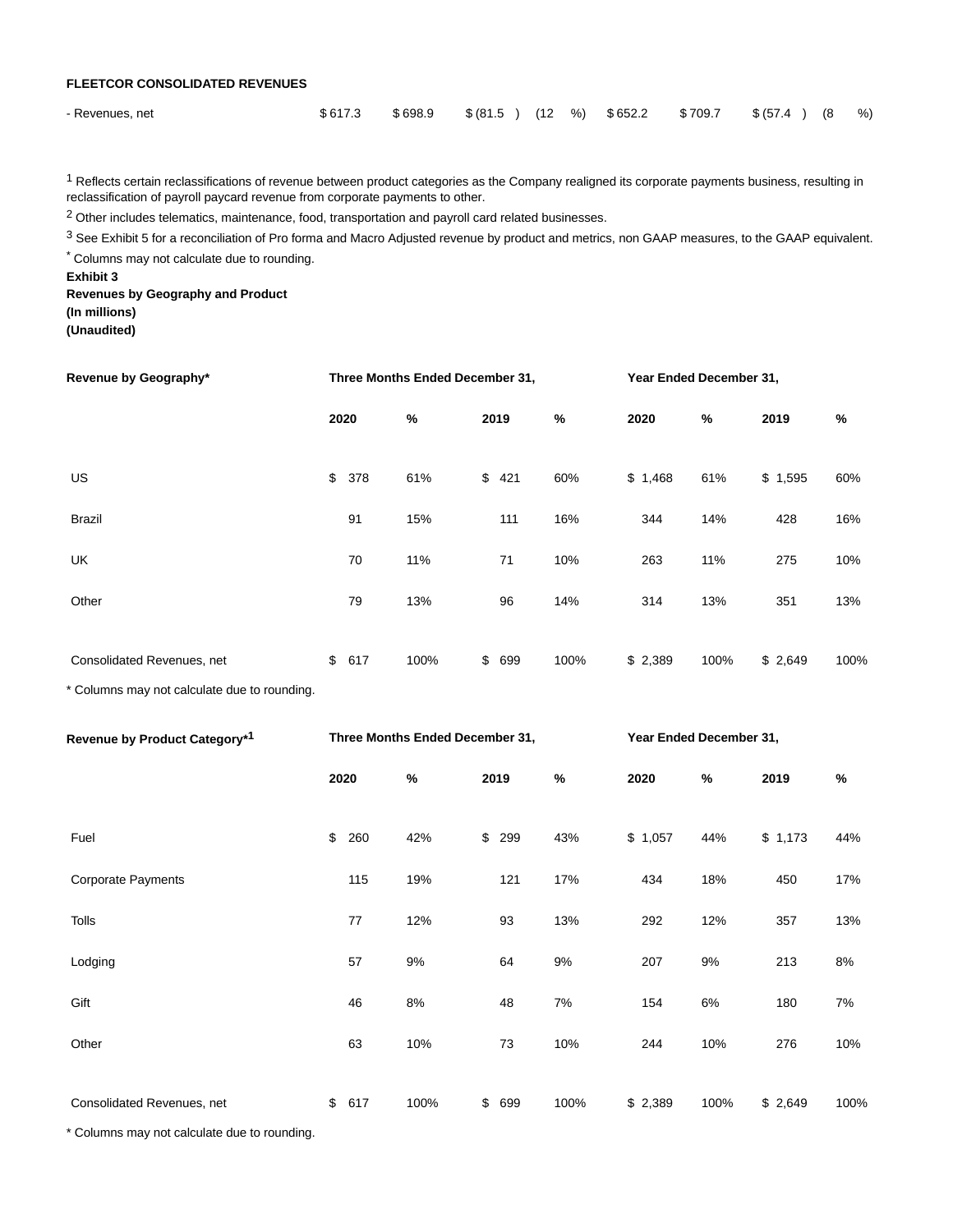<sup>1</sup> Reflects certain reclassifications of revenue between product categories as the Company realigned its corporate payments business, resulting in reclassification of payroll paycard revenue from corporate payments to other.

# **Exhibit 4**

# **Segment Results**

**(In thousands)**

|                                |      | Three Months Ended December 31, |       |             | Year Ended December 31, | 20191 |             |  |  |
|--------------------------------|------|---------------------------------|-------|-------------|-------------------------|-------|-------------|--|--|
|                                | 2020 |                                 | 20191 |             | 2020                    |       |             |  |  |
|                                |      | (Unaudited)                     |       | (Unaudited) | (Unaudited)             |       |             |  |  |
| Revenues, net:                 |      |                                 |       |             |                         |       |             |  |  |
| North America                  | \$   | 405,597                         | \$    | 451,002     | \$1,581,547             |       | \$1,708,546 |  |  |
| <b>Brazil</b>                  |      | 90,526                          |       | 112,067     | 344,248                 |       | 427,921     |  |  |
| International                  |      | 121,210                         |       | 135,812     | 463,060                 |       | 512,381     |  |  |
|                                | \$   | 617,333                         | \$    | 698,881     | \$<br>2,388,855         |       | \$2,648,848 |  |  |
| Operating income:              |      |                                 |       |             |                         |       |             |  |  |
| North America                  | \$   | 175,693                         | \$    | 192,298     | \$ 547,912              |       | \$754,528   |  |  |
| <b>Brazil</b>                  |      | 43,593                          |       | 48,758      | 148,055                 |       | 175,642     |  |  |
| International                  |      | 74,653                          |       | 79,740      | 276,298                 |       | 301,260     |  |  |
|                                | \$   | 293,939                         | \$    | 320,796     | \$972,265               |       | \$1,231,430 |  |  |
| Depreciation and amortization: |      |                                 |       |             |                         |       |             |  |  |
| North America                  | \$   | 40,504                          | \$    | 40,770      | \$156,417               |       | \$160,246   |  |  |
| Brazil                         |      | 12,345                          |       | 15,622      | 51,364                  |       | 64,936      |  |  |
| International                  |      | 11,836                          |       | 12,118      | 47,021                  |       | 49,028      |  |  |
|                                | \$   | 64,685                          | \$    | 68,510      | \$ 254,802              |       | \$274,210   |  |  |
| Capital expenditures:          |      |                                 |       |             |                         |       |             |  |  |
| North America                  | \$   | 12,836                          | \$    | 14,215      | \$48,426                |       | \$44,238    |  |  |
| <b>Brazil</b>                  |      | 6,807                           |       | 6,057       | 17,116                  |       | 18,330      |  |  |
| International                  |      | 3,763                           |       | 6,218       | 12,883                  |       | 12,602      |  |  |
|                                | \$   | 23,406                          | \$    | 26,490      | \$78,425                |       | \$75,170    |  |  |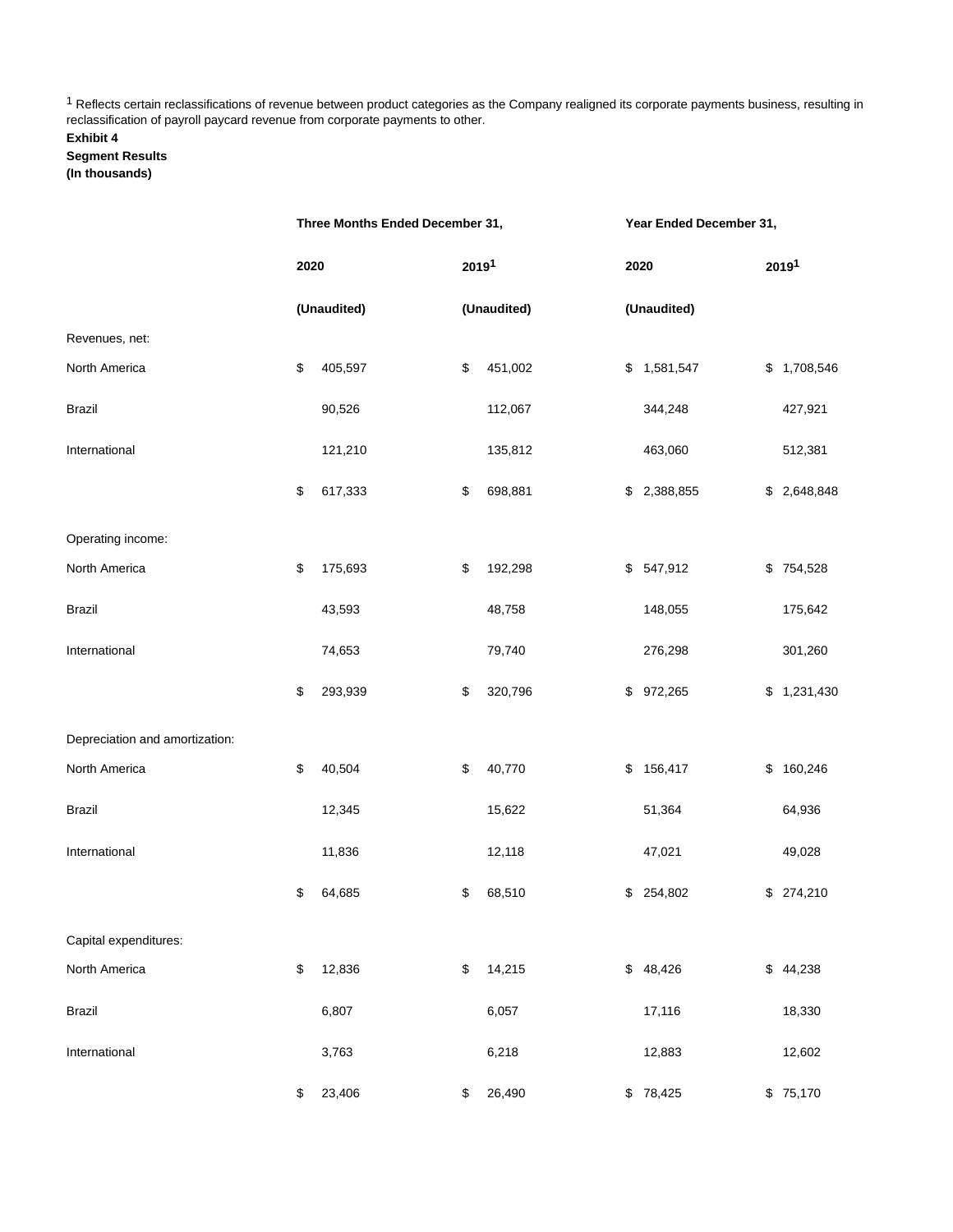<sup>1</sup> The Company has historically had two reportable segments, North America and International. In the first quarter of 2020, in order to better align with changes in business models and management reporting, the Company has broken out Brazil as a third segment, which was previously reported in the International segment. The presentation of segment information has been recast for the prior quarter and prior year to align with segment presentation in 2020.

**Exhibit 5**

# **Reconciliation of Non-GAAP Revenue and Key Performance Metric by Product to GAAP (In millions)**

**(Unaudited)**

**Revenues, net Key Performance Metric Three Months Ended December 31, Three Months Ended December 31, 2020\* 2019\* 2020\* 2019\* FUEL-TRANSACTIONS** Pro forma and macro adjusted **6.4 Contract 126.4** \$ 270.4 \$ 299.3 110.4 126.4 Impact of acquisitions/dispositions Impact of fuel prices/spread (6.3 ) Impact of foreign exchange rates (3.9 ) As reported \$ 260.2 \$ 299.3 110.4 126.4 **CORPORATE PAYMENTS- SPEND** Pro forma and macro adjusted the state of the state of the state of the state of the state of the state of the state of the state of the state of the state of the state of the state of the state of the state of the state o Impact of acquisitions/dispositions - - - - Impact of fuel prices/spread (0.2 ) Impact of foreign exchange rates 0.7 As reported \$ 115.0 \$ 121.4 17,585 18,630 **TOLLS- TAGS** Pro forma and macro adjusted  $$ 100.2$   $$ 93.3$   $5.6$   $5.3$ Impact of acquisitions/dispositions Impact of fuel prices/spread Impact of foreign exchange rates (23.7 ) As reported \$ 76.5 \$ 93.3 5.6 5.3 **LODGING- ROOM NIGHTS** Pro forma and macro adjusted 6.4  $\text{ }$  6.4  $\text{ }$  56.6  $\text{ }$  5.75.0  $\text{ }$  5.8 6.4 Impact of acquisitions/dispositions contract to the contract of acquisitions/dispositions contract to the contract of the contract of acquisitions/dispositions of the contract of the contract of the contract of the contrac Impact of fuel prices/spread - - - - Impact of foreign exchange rates - - - -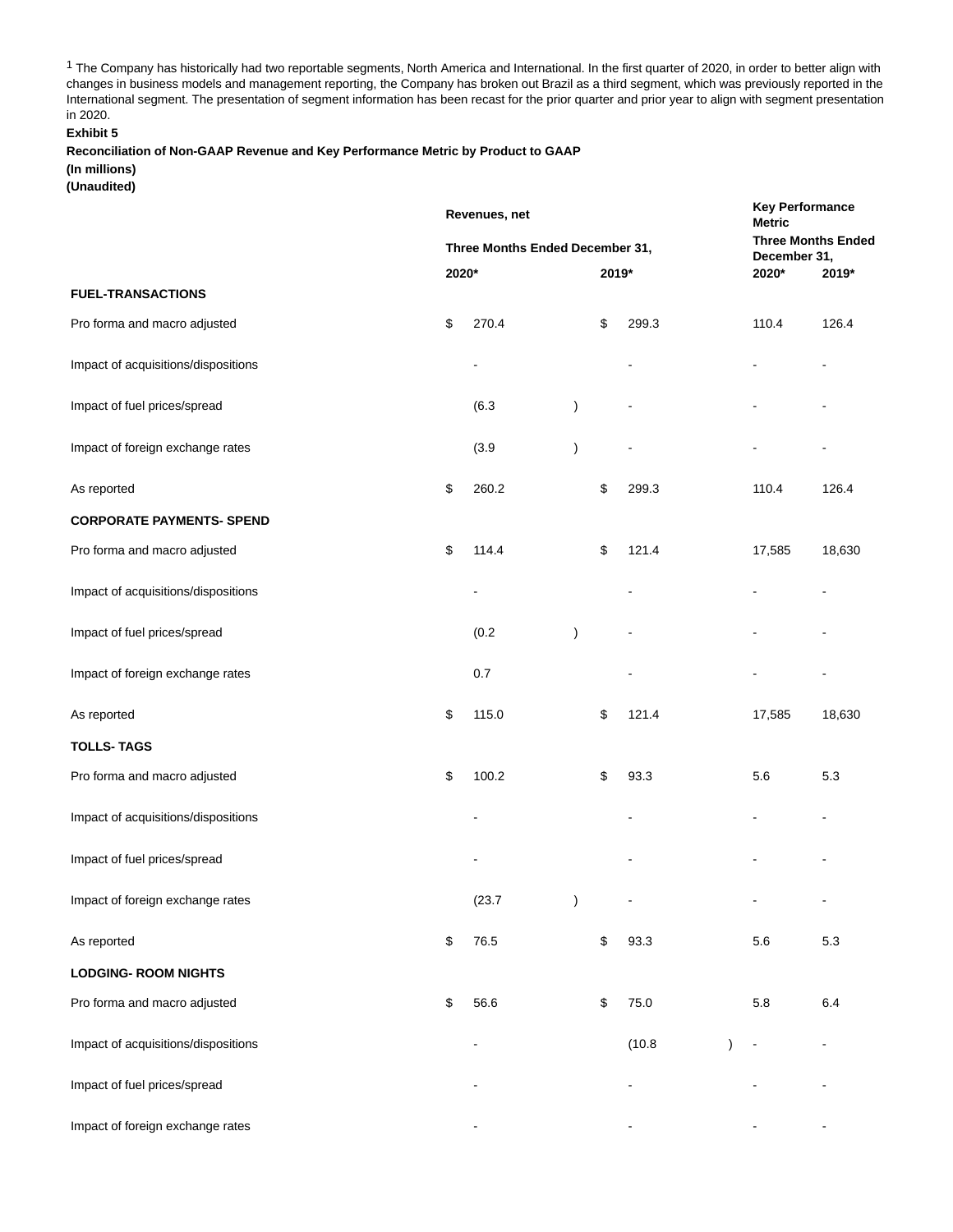| As reported                               | \$<br>56.6  |               | \$<br>64.2  |               | 5.8                      | 6.4            |
|-------------------------------------------|-------------|---------------|-------------|---------------|--------------------------|----------------|
| <b>GIFT- TRANSACTIONS</b>                 |             |               |             |               |                          |                |
| Pro forma and macro adjusted              | \$<br>46.4  |               | \$<br>47.7  |               | 331.7                    | 381.5          |
| Impact of acquisitions/dispositions       |             |               |             |               |                          |                |
| Impact of fuel prices/spread              |             |               |             |               |                          |                |
| Impact of foreign exchange rates          |             |               |             |               |                          |                |
| As reported                               | \$<br>46.4  |               | \$<br>47.7  |               | 331.7                    | 381.5          |
| OTHER <sup>1</sup> - TRANSACTIONS         |             |               |             |               |                          |                |
| Pro forma and macro adjusted              | \$<br>64.3  |               | \$<br>72.9  |               | 9.9                      | 14.6           |
| Impact of acquisitions/dispositions       |             |               |             |               |                          |                |
| Impact of fuel prices/spread              |             |               |             |               | $\blacksquare$           |                |
| Impact of foreign exchange rates          | (1.6)       | $\lambda$     |             |               |                          | $\blacksquare$ |
| As reported                               | \$<br>62.7  |               | \$<br>72.9  |               | 9.9                      | 14.6           |
| <b>FLEETCOR CONSOLIDATED REVENUES</b>     |             |               |             |               |                          |                |
| Pro forma and macro adjusted              | \$<br>652.2 |               | \$<br>709.7 |               |                          |                |
| Impact of acquisitions/dispositions       |             |               | (10.8)      | $\mathcal{E}$ |                          |                |
| Impact of fuel prices/spread <sup>2</sup> | (6.5)       | $\lambda$     |             |               | Intentionally Left Blank |                |
| Impact of foreign exchange rates          | (28.4)      | $\mathcal{E}$ | ÷           |               |                          |                |
| As reported                               | \$<br>617.3 |               | \$<br>698.9 |               |                          |                |

\* Columns may not calculate due to rounding.

1 Other includes telematics, maintenance, food, transportation and payroll card related businesses.

<sup>2</sup> Revenues reflect an estimated \$6 million net negative impact of fuel prices and fuel price spreads, where lower fuel prices had an estimated \$9 million negative impact and higher fuel spreads had an offsetting \$3 million favorable impact.

**Exhibit 6**

# **RECONCILIATION OF NON-GAAP GUIDANCE MEASURES**

#### **(In millions, except per share amounts)**

#### **(Unaudited)**

The following tables reconcile first quarter and full year 2021 financial guidance for net income to adjusted net income and adjusted net income per diluted share, at both ends of the range.

|                              | Q1 2021 GUIDANCE<br>High*<br>Low* |        |  |
|------------------------------|-----------------------------------|--------|--|
| Net income                   | \$170                             | \$190  |  |
| Net income per diluted share | \$2.00                            | \$2.20 |  |